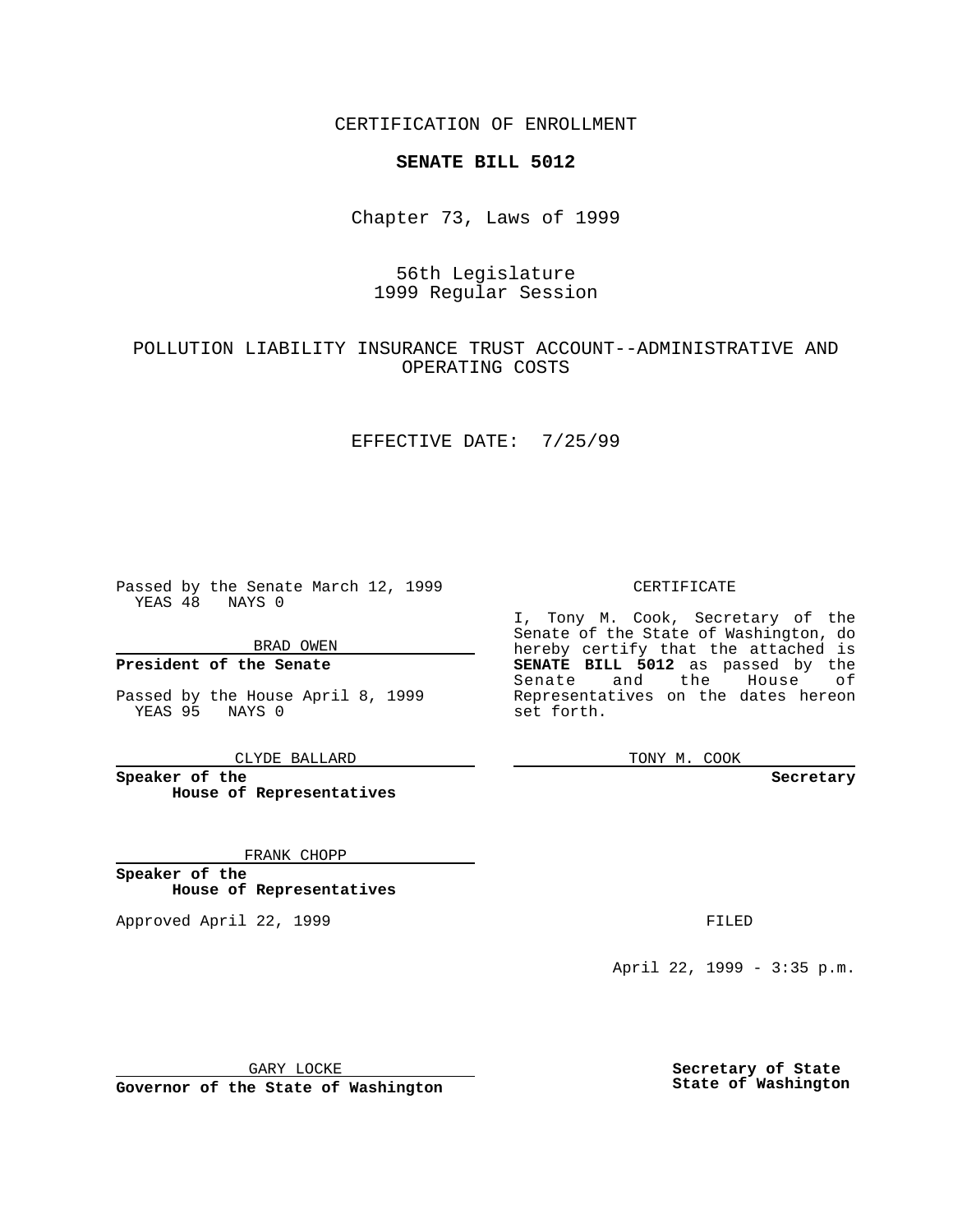# **SENATE BILL 5012** \_\_\_\_\_\_\_\_\_\_\_\_\_\_\_\_\_\_\_\_\_\_\_\_\_\_\_\_\_\_\_\_\_\_\_\_\_\_\_\_\_\_\_\_\_\_\_

\_\_\_\_\_\_\_\_\_\_\_\_\_\_\_\_\_\_\_\_\_\_\_\_\_\_\_\_\_\_\_\_\_\_\_\_\_\_\_\_\_\_\_\_\_\_\_

Passed Legislature - 1999 Regular Session

#### **State of Washington 56th Legislature 1999 Regular Session**

**By** Senators Prentice, Winsley and Rasmussen; by request of Pollution Liability Insurance Agency

Read first time 01/11/1999. Referred to Committee on Commerce, Trade, Housing & Financial Institutions.

1 AN ACT Relating to the pollution liability insurance program trust 2 account; amending RCW 70.148.020; and providing an expiration date.

3 BE IT ENACTED BY THE LEGISLATURE OF THE STATE OF WASHINGTON:

4 **Sec. 1.** RCW 70.148.020 and 1998 c 245 s 114 are each amended to 5 read as follows:

 (1) The pollution liability insurance program trust account is established in the custody of the state treasurer. All funds appropriated for this chapter and all premiums collected for reinsurance shall be deposited in the account. Expenditures from the account shall be used exclusively for the purposes of this chapter including payment of costs of administering the pollution liability insurance and underground storage tank community assistance programs. 13 ((The account is subject to allotment procedures under chapter 43.88) 14 RCW.)) Expenditures for payment of ((the costs of administering the 15 program)) administrative and operating costs of the agency are subject 16 to the allotment procedures under chapter 43.88 RCW and may be made only after appropriation by statute. No appropriation is required for other expenditures from the account.